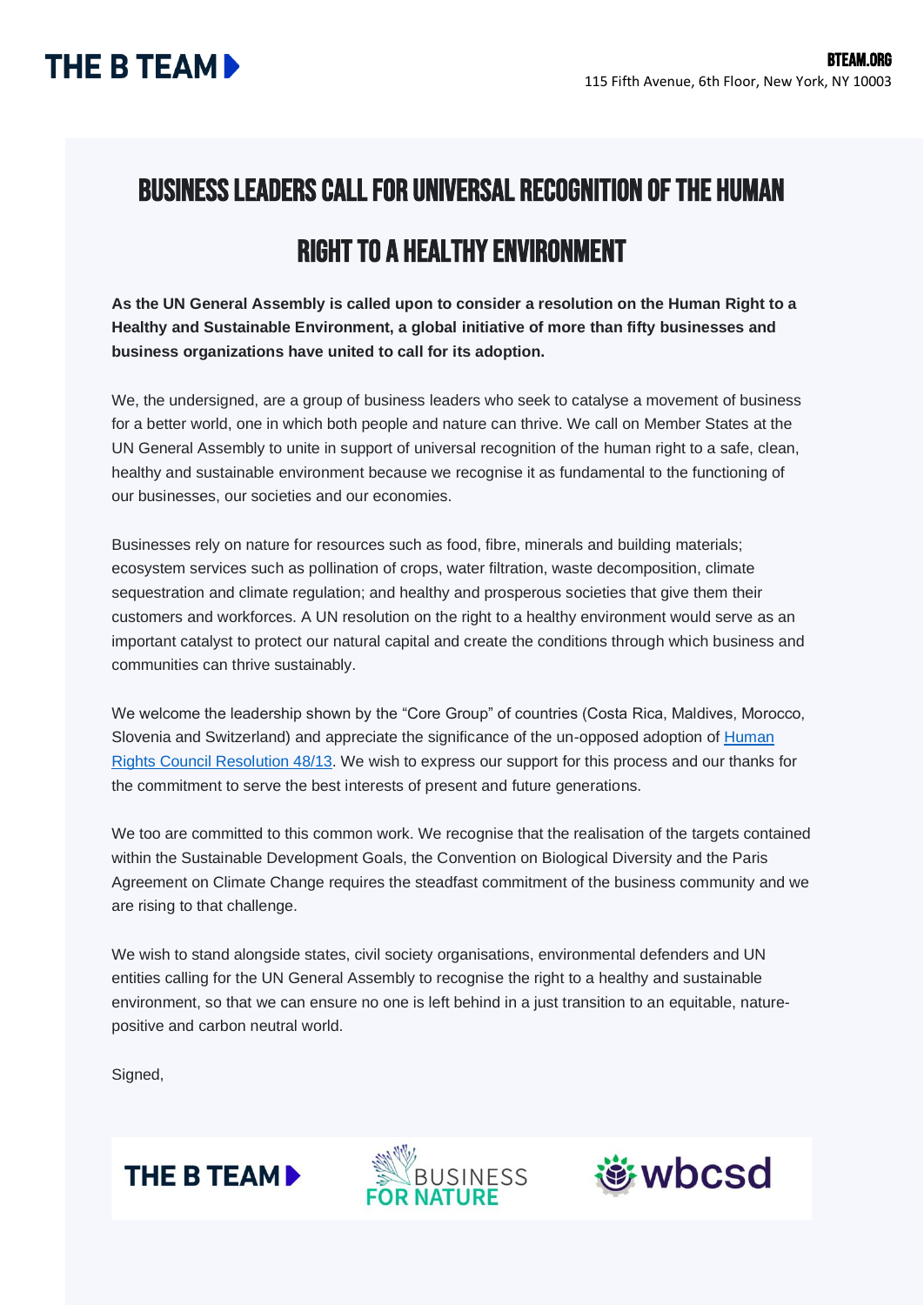## **THE B TEAM >**

115 Fifth Avenue, 6th Floor, New York, NY 10003

BTEAM.ORG